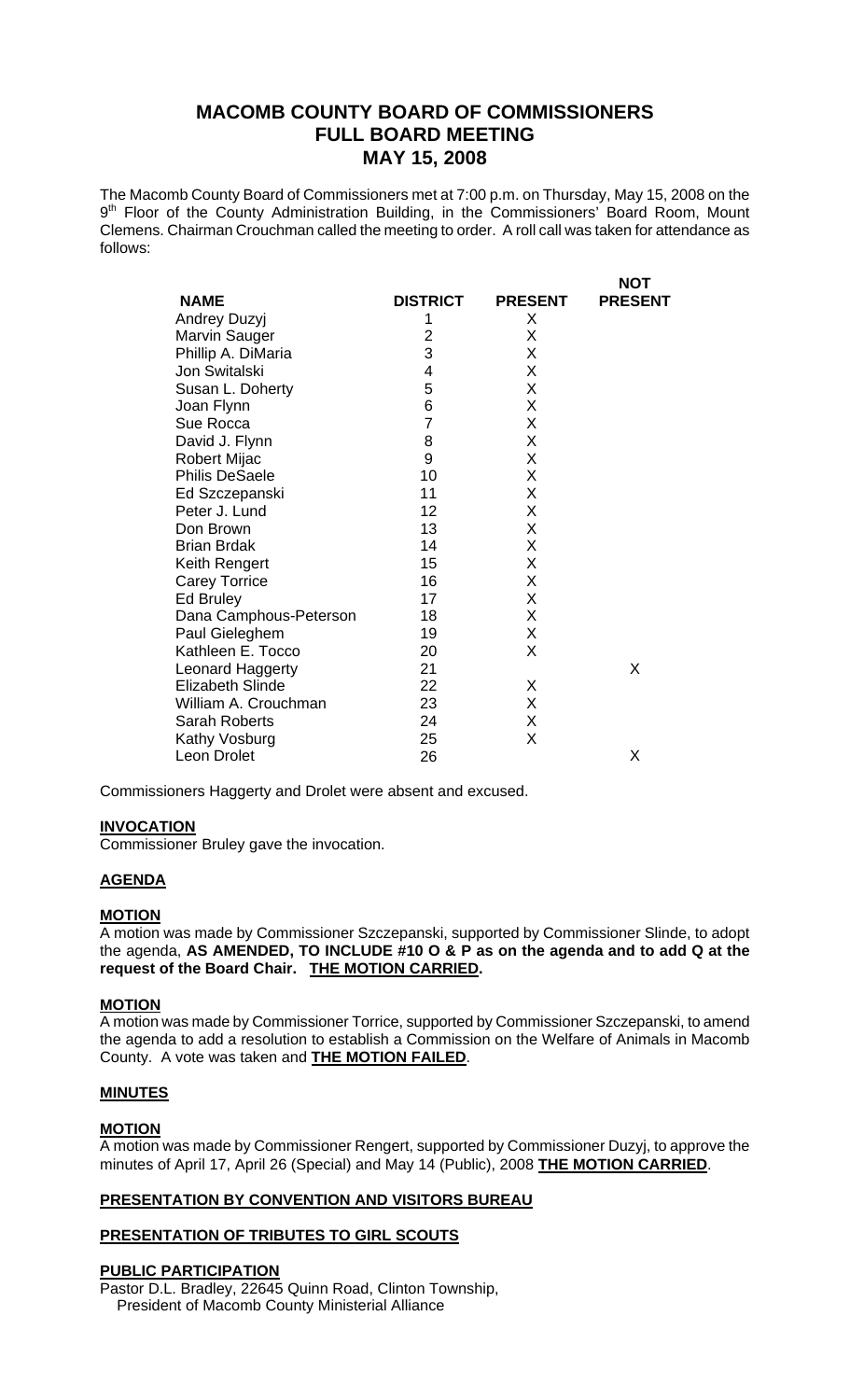MACOMB COUNTY BOARD OF COMMISSIONERS - FULL BOARD MEETING May 15, 2008

Amber Sitko, 16150 Frazho, Roseville; All About Animals Rescue Kenneth Decock, 80575 Holmes Rd, Armada Township, Co-Chair of Local Issues Committee for the Macomb County Farm Bureau Mathew Pruehs, 29101 School Section, Richmond Bill Lakin, 44260 Boulder Drive, Clinton Township Gregory Murray, 66 Robertson Street, Mount Clemens Donald Lobsinger, 26900 Taylor, St. Clair Shores Irene Kepler, 29230 Brittany, Roseville

# *COMMITTEE REPORTS*

### **BUDGET COMMITTEE – March 18, 2008**

#### **MOTION**

The clerk read the recommendations from the Budget Committee and a motion was made by Chair Brown, supported by Vice-Chair Sauger, to adopt the committee recommendations:

Commissioner Bruley asked to separate Item #2. There were **NO** objections.

1. Adopt a county operating Millage rate of 4.2000 mills for inclusion on the July, 2008 Millage levy.

#### **THE MOTION CARRIED.**

## **SEPARATED MOTION**

2. Adopt a SMART public transportation Millage rate of .5900 mill, less any Millage reduction required by the Headlee Roll Back Factor, for inclusion on the December, 2008 Millage levy. (Record Szczepanski's no vote)

#### **THE MOTION CARRIED**.

#### **LEGISLATIVE AND ADMINISTRATIVE SERVICES COMMITTEE – May 5, 2008**

#### **MOTION**

The clerk read the recommendations from the Legislative and Administrative Services Committee and a motion was made by Chair Lund, supported by Vice-Chair Switalski, to adopt the committee recommendations:

1. Approve the following miscellaneous department requests:

Two laptop computers and one video projector for the Sheriff's Office at a cost not to exceed \$5,367.87; Funding is available in IT capital; and

A Veterans Information Management System for Veterans' Services Department at a total cost of \$2,950 for license and installation; Funding is available in IT capital.

2. Authorize the Register of Deeds to purchase an additional video security system in an amount not to exceed \$2,441.38 from the county's vendor; Datanet Systems, Inc. Funds are available in the Register of Deeds technology fund.

## **THE MOTION CARRIED**.

## **PLANNING AND ECONOMIC DEVELOPMENT COMMITTEE – May 6, 2008**

#### **MOTION**

The clerk read the recommendations from the Operational Services Committee and a motion was made by Chair Vosburg**,** supported by Vice-Chair Mijac, to adopt the committee recommendations:

- 1. Authorize to add a new priority objective (address foreclosures in Macomb County) to the 2006 Consolidated Plan and authorize the Board Chair to execute the 2008 Annual Plan for the Urban County of Macomb and submit same to the U.S. Department of Housing and Urban Development on May 16, 2008. (Camphous-Peterson abstained)
- 2. Authorize to proceed in assessing the facts associated with the implementation of a conservation easement generally in the environs of the 100-year floodplain and provide a report back to the Planning and Economic Development Committee with recommendations of best methods to proceed.

## **THE MOTION CARRIED**.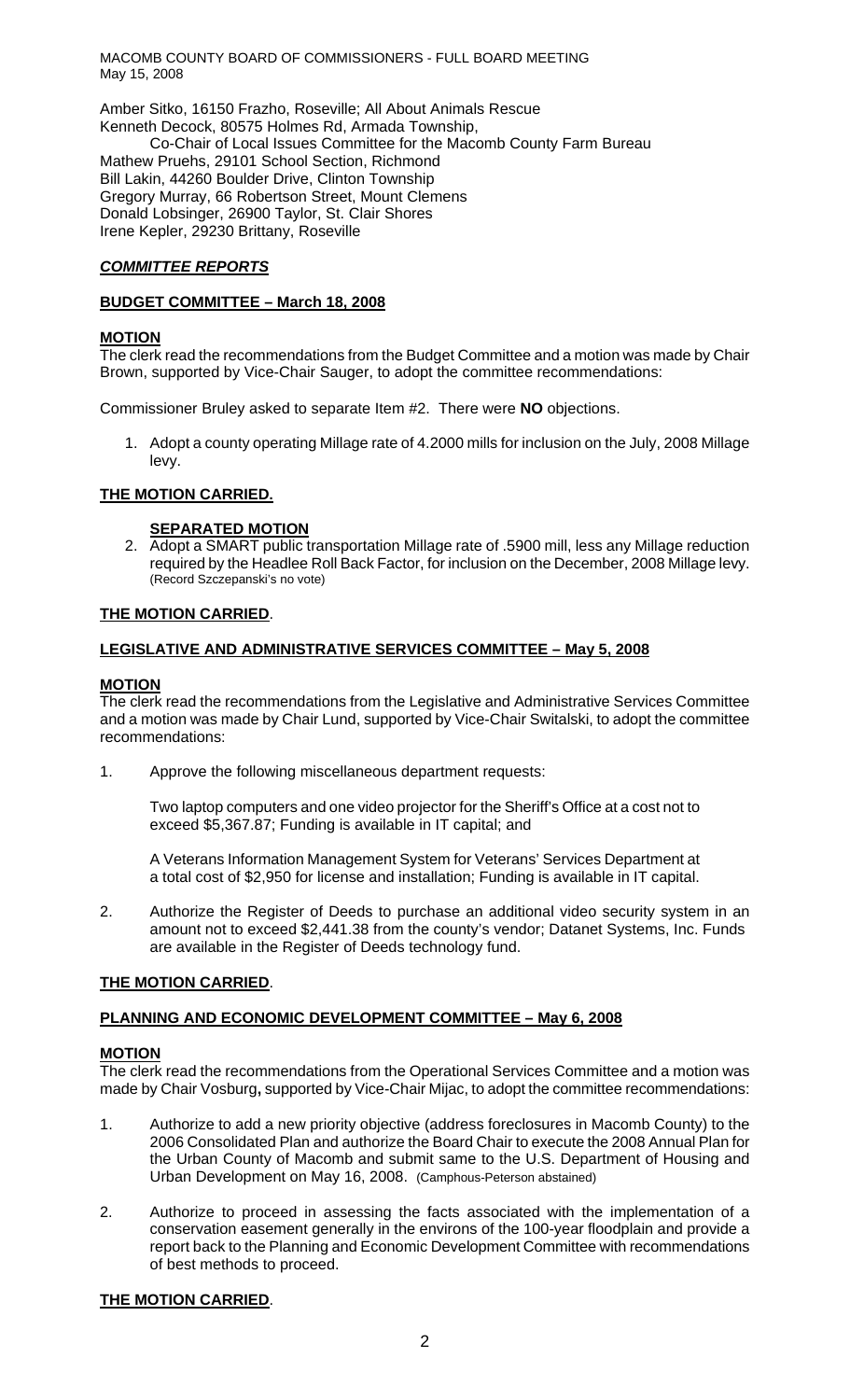# **OPERATIONAL SERVICES COMMITTEE – May 7, 2008**

# **MOTION**

The clerk read the recommendation from the Operational Services Committee and a motion was made by Chair Joan Flynn**,** supported by Commissioner Bruley, to adopt the committee recommendation:

1. Authorize payment for the following invoices:

| Juvenile Justice Center-Phase II                    | Bernco, Inc                    | 594.129.07 |
|-----------------------------------------------------|--------------------------------|------------|
| 42-2 District Court                                 | E. Gilbert & Sons, Inc.        | 585.748.89 |
| 42-2 District Court                                 | Partners In Architecture, Plc. | 7.721.21   |
| 42-2 District Court                                 | Partners In Architecture, Plc. | 3,500.00   |
| Juvenile Justice Center-Phase II                    | Wakely Associates, Inc.        | 7,345.31   |
| Further, funds are available in the Capital Budget. |                                |            |

## **THE MOTION CARRIED.**

## **HEALTH SERVICES COMMITTEE – May 8, 2008**

## **MOTION**

The clerk read the recommendations from the Health Services Committee and a motion was made by Chair DeSaele, supported by Vice-Chair Camphous-Peterson, to adopt the committee recommendations:

- 1. Authorize the Health Department to accept the Michigan Department of Environmental Quality Grant in the amount of \$4,000 for inland lake beach monitoring.
- 2. Authorize the Health Department to accept an Environmental Protection Agency Grant in the amount of \$10,526 for the collection of unwanted household medicines and electronic waste.
- 3. Authorize the Health Department to apply for a Michigan Energy Efficiency Grant in the amount of approximately \$325,000 for the purchase and free distribution of new compact fluorescent lights (CFLs) and the collection of spent CFLs.

## **THE MOTION CARRIED.**

# **COMMUNITY SERVICES COMMITTEE – May 9, 2008**

## **MOTION**

The clerk read the recommendations from the Community Services Committee and a motion was made by Chair Tocco, supported by Commissioner Bruley, to adopt the committee recommendations:

- 1. Authorize the Macomb County Community Services Agency to submit the Head Start Grant application for 2008-09.
- 2. Authorize the Macomb County Community Services Agency to receive additional funds to operate the Senior Citizens Nutrition Program during fiscal year 2007-08.
- 3. Authorize the Macomb County Community Services Agency to submit the revised Community Services Block Grant Plan for 2007-08.
- 4. Authorize the Macomb County Community Services Agency to receive additional Community Development Block Grant Funds from the City of Warren to operate the Senior Chore Program during program year 2007-08.
- 5. Authorize Macomb MSU Extension to receive \$13,200 from the Michigan Department of Community Health on behalf of Macomb County to implement renewal of Project Fresh from June 1, 2008 through October 31, 2008.

# **THE MOTION CARRIED.**

## **PERSONNEL COMMITTEE – May 12, 2008**

## **MOTION**

The clerk read the recommendations from the Personnel Committee and a motion was made by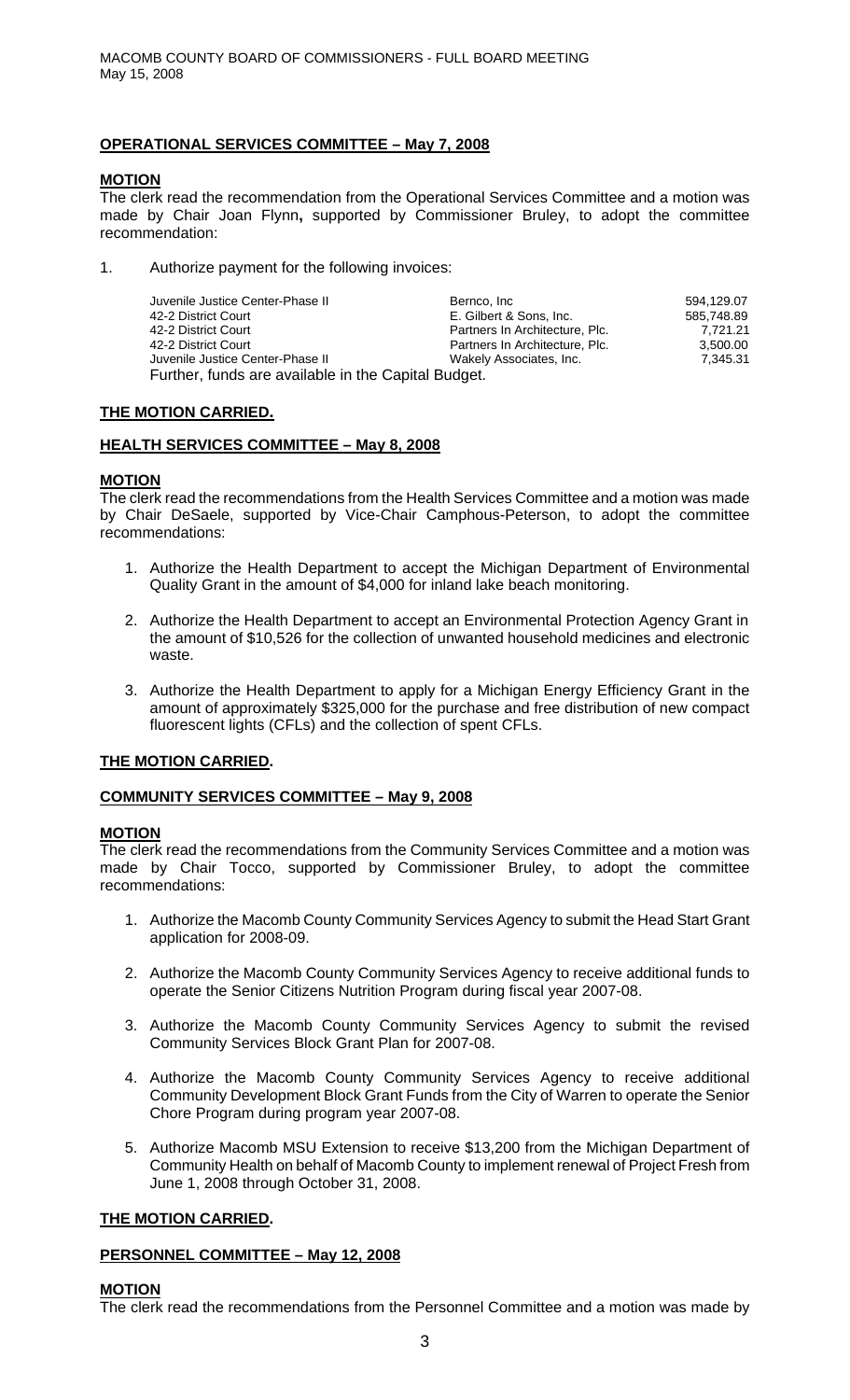Vice-Chair Duzyj, supported by Commissioner Brdak, to adopt the committee recommendations:

Commissioner Brown asked to separate Items 1 and 8. There were **NO** objections.

- 2. Approve reconfirmation of one Case Manager II in the Community Mental Health Department. (Record NO vote for Drolet.)
- 3. Approve reconfirmation of one Registered Nurse in the Community Mental Health Department. (Record NO vote for Drolet.)
- 4. Approve reconfirmation of one Coordinator of Security in the Juvenile Justice Center. (Record NO vote for Drolet.)
- 5. Approve reconfirmation of one Typist Clerk I/II in the Veterans Services Department. (Record NO vote for Drolet.)
- 6. Approve reconfirmation of one Counselor II in the Veterans Services Department. (Record NO vote for Drolet.)
- 7. Approve a voluntary data sharing agreement contract with Centers for Medicare Services (CMS).
- 9. Approve the waiver of the 20 week hiring delay for two vacant Housekeeper I/II positions in the Facilities & Operations Department due to the implementation of the Board of Commissioners approved laundry proposal.
- 10. Approve the reclassification of one vacant System Specialist position to PC Network Specialist in the Information Technology Department.
- 11. Approve reconfirmation of one Account Clerk I/II in the Health Department. (Record NO vote for Drolet.)
- 12. Approve reconfirmation of one Computer Maintenance Clerk in the Sheriff's Office. (Record NO vote for Drolet.)

## **THE MOTION CARRIED.**

## **SEPARATED MOTION**

1. Approve reconfirmation of one Administrative Assistant III in the Community Mental Health Department. (Record NO votes from Committee for Bruley, Drolet, Switalski and Szczepanski.) Record NO vote for Brown.

## **THE MOTION CARRIED.**

#### **SEPARATED MOTION**

8. Approve modification to the 20 week hiring delay policy for attorney positions in the Prosecuting Attorney's Office. (Roll call vote from Committee: Yes-Brdak, Crouchman, DeSaele, DiMaria, Doherty, Drolet, D. Flynn, Gieleghem, Lund, Mijac, Rengert, Roberts, Rocca, Sauger, Slinde, Switalski, Tocco, Torrice, Vosburg and Duzyj; No-Bruley and Szczepanski.) Record NO vote for Brown.

#### **THE MOTION CARRIED.**

## **BUDGET COMMITTEE – May 13, 2008**

# **MOTION**

The clerk read the recommendations from the Budget Committee and a motion was made by Chair Brown, supported by Vice-Chair Sauger, to adopt the committee recommendations:

- 1. Grant the Circuit Court permission to apply for a renewal of the State of Michigan Adult Felony Drug Court Grant for the state fiscal year of 2008 – 2009 and approve continuation of Macomb County funding in the amount of \$210,000.
- 2. Concur in the request of the Prosecutor's Office and approve the renewal of the Macomb Auto Theft Squad Grant for 2008-09; requiring a county match of \$59,516.
- 3. Concur in the request of the Macomb County Sheriff's Office and approve the renewal of the Macomb Auto Theft Squad Grant for 2008-09; requiring a county match of \$199,318.
- 4. Authorize to restore the money in the Sheriff's Office Budget Training Fund to the 2005 level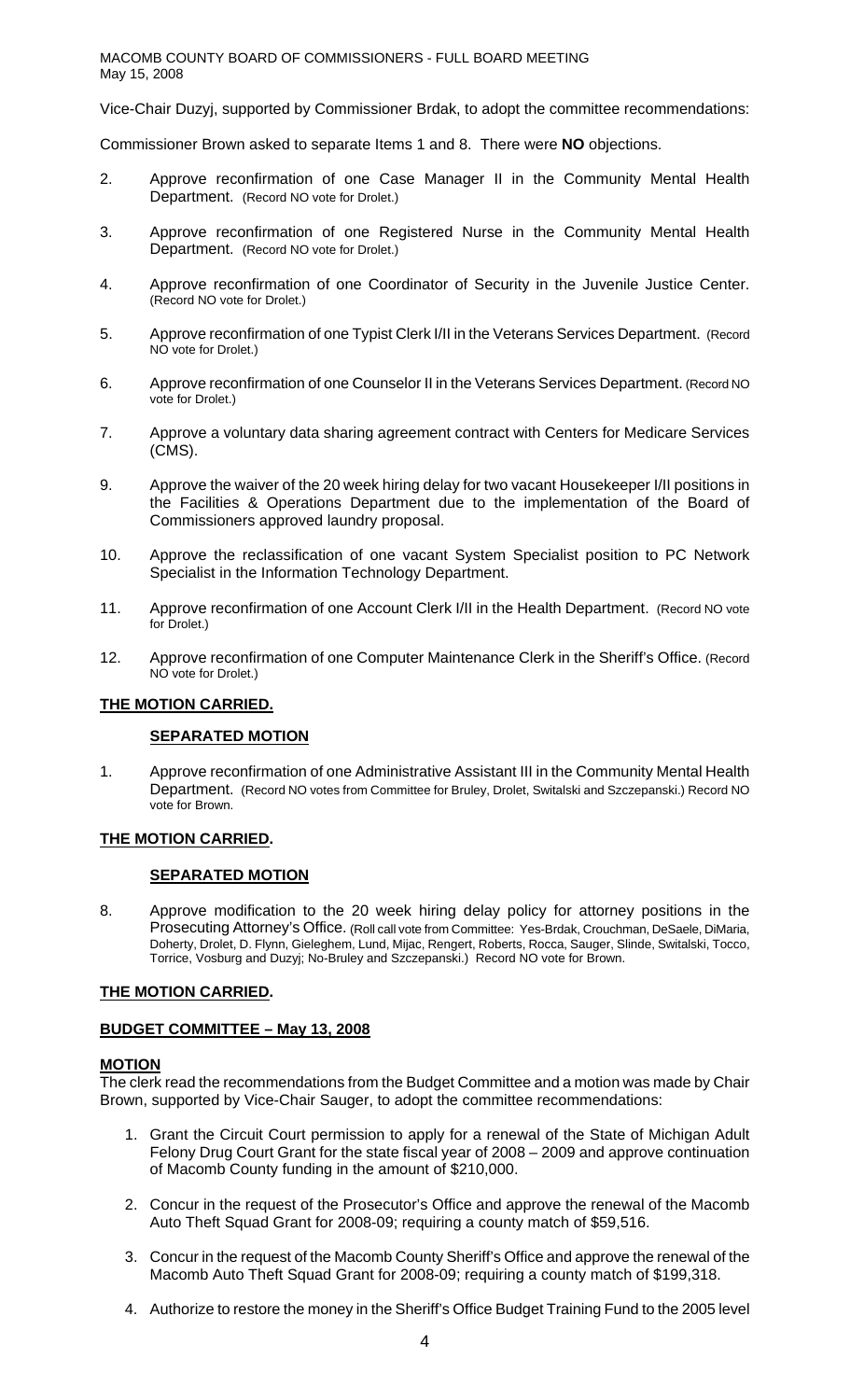by moving the funds from the County Training Fund. This action is being taken to avoid losing state training funds through MCOLES in the amount of \$60,000. This would require moving \$60,000 from the County Training Fund to the Sheriff's Office Budget Training Fund.

- 5. Authorize the County Clerk to improve the Juror Payment System by paying jurors in cash, and round the juror mileage payments up to the nearest \$0.25 upon approval of the Chief Judge, the County Treasurer, and the Finance Director at a cost not to exceed \$3,800 in order to generate savings of approximately \$9,500 annually.
- 6. Authorize the Register of Deeds to upgrade the Grantor/Grantee Index to allow property records to be searched and located more easily and accurately at a cost not to exceed \$70,000. Funding is available in the Register of Deeds Automation Fund.
- 7. Authorize to increase the Animal Shelter County Appropriation by \$5,000 and establish a \$5,000 Supplies-Drugs and Pharmaceuticals expense line item. Funds will be used to purchase medication and supplies for treatment of animals at the Macomb County Animal Shelter.
- 8. Approve the Chesterfield Township Assistive Service contract for assessing supervision services for the three-year period effective July 1, 2008. This contract will generate \$50,000 income the first year and is adjusted annually by 3.5% the ensuing two years. The Equalization Department will provide the supervision required by this agreement within its existing staffing at no additional cost to the County of Macomb.

# **THE MOTION CARRIED.**

## **FINANCE COMMITTEE – May 14, 2008**

## **MOTION**

The clerk read the recommendations from the Finance Committee and a motion was made by Chair Slinde, supported by Vice-Chair Szczepanski, to adopt the committee recommendations:

- 1. Approve the monthly bills (with corrections, deletions and/or addenda) and authorize payment; further, to approve the payroll in the total amount of \$10,474,416.72, with necessary modifications to the appropriations. (Tocco abstained from bills for Falk and Tocco/feesdefense attorneys and Torrice abstained from bills for Torrice and Zalewski, PLLC/fees-defense attorneys).
- 2. Concur with the recommendation of the Interview Evaluation Team to select Gallagher Benefit Services, Inc. & Next Generation Enrollment, Inc. as the Dependent Eligibility and Gainful Employment Audit Provider.
- 3. Approve the establishment of a special trust account to account for donations made to the County in support of the "no kill" initiative; monies donated to the special trust account cannot be used to supplant county financial support of the Animal Shelter. (Record Duzyj's no vote)

## **THE MOTION CARRIED.**

# **RESOLUTIONS/TRIBUTES**

## **MOTION**

A motion was made by Commissioner Doherty, supported by Commissioner J. Flynn, to adopt the following Resolutions:

| Res. No. 08-31 | Honoring Sophia Rosinski on her 100th Birthday (offered by Doherty;<br>recommended by Community Services Committee on 05/09/08)                                                       |
|----------------|---------------------------------------------------------------------------------------------------------------------------------------------------------------------------------------|
| Res. No. 08-32 | Commending Carter Middle School on Being Named a Blue Ribbon School<br>(offered by Doherty; recommended by Finance Committee on 05/14/08)                                             |
| Res. No. 08-34 | Commending Malow Junior High on Being Named a Blue Ribbon School<br>(offered by Lund; recommended by Finance Committee on 05/14/08)                                                   |
| Res. No. 08-35 | Commending Powell Middle School on Being Named a Blue Ribbon School<br>(offered by Brown; recommended by Finance Committee on 05/14/08)                                               |
| Res. No. 08-36 | Commending Marilyn Rudzinski Recipient of the 2008 Girl Scout – Otsikita<br>Council Women of Distinction Award (offered by D. Flynn; recommended by Finance<br>Committee on 05/14/08) |
| Res. No. 08-37 | Proclaiming May 11-17, 2008 as Police Week in the City of Warren, (offered<br>by Crouchman; recommended by Finance Committee on 05/14/08)                                             |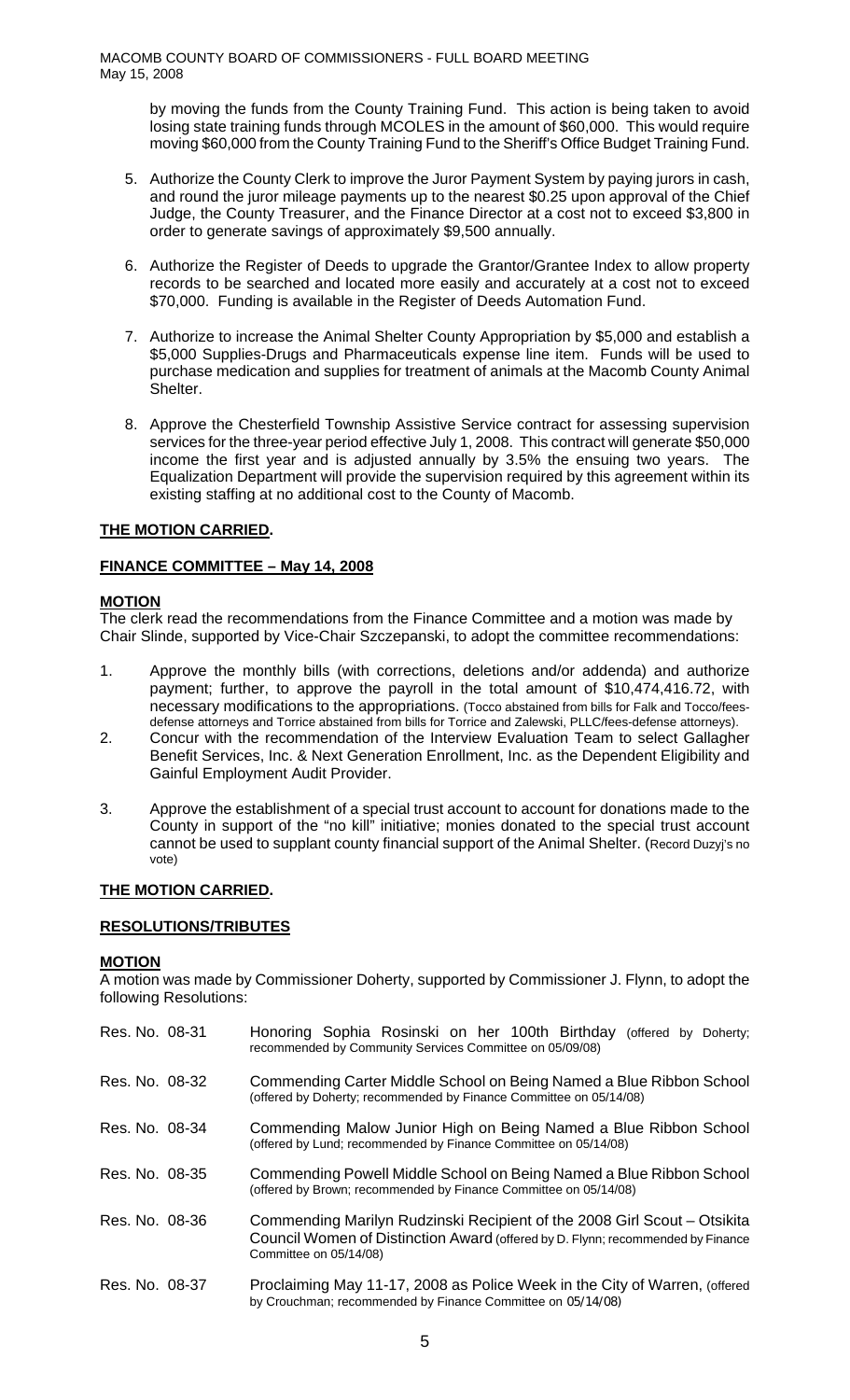| Res. No. 08-38 | Commending St. Lawrence for winning the Science Olympiad, (offered by Lund;<br>recommended by Personnel Committee on 05/12/08)                                          |
|----------------|-------------------------------------------------------------------------------------------------------------------------------------------------------------------------|
| Res. No. 08-39 | Honoring Reverend Jeffrey M. Fritz on his Retirement from Bethlehem<br>Lutheran Church, (offered by Haggerty & Slinde; recommended by Finance Committee on<br>05/14/08) |
| Res. No. 08-40 | Commending Bethlehem Lutheran Church on its 40th Anniversary, (offered by<br>Slinde & Haggerty; recommended by Finance Committee on 05/14/08)                           |
| Res. No. 08-43 | Commending Walt Warfield for serving as a trustee on the Retirement<br>Commission for 35 years, (offered by Slinde)                                                     |

### **THE MOTION CARRIED.**

Res. No. 08-33 Requesting Legislation Giving the County the Option of the Elimination of the Road Commission (offered by Brdak; recommended by LAS Committee on 05/05/08) Crouchman abstained.

#### **MOTION**

A motion was made by Commissioner DeSaele, supported by Commissioner Vosburg, to refer the item back to the LAS committee to look at other alternatives.

#### A roll call vote was taken.

Voting Yes were: Brown, DeSaele, Duzyj, Vosburg. There were 4 "Yes" votes.

Voting No were: Brdak, Bruley, Camphous-Peterson, DiMaria, Doherty, D. Flynn, J. Flynn, Gieleghem, Lund, Mijac, Rengert, Roberts, Rocca, Sauger, Slinde, Switalski, Szczepanski, Tocco, Torrice. There were 19 "No" votes. Crouchman abstained.

#### **THE MOTION FAILED.**

#### **MOTION TO AMEND**

A motion was made by Commissioner DeSaele, supported by Commissioner Rengert, to amend the resolution to have legislature review the funding formula and do something to correct it.

#### A roll call vote was taken.

Voting Yes were: DeSaele, Rengert. There were 2 "Yes" votes.

Voting No were: Brdak, Brown, Bruley, Camphous-Peterson, DiMaria, Doherty, Duzyj, D. Flynn, J. Flynn, Gieleghem, Lund, Mijac, Rengert, Roberts, Rocca, Sauger, Slinde, Switalski, Szczepanski, Tocco, Torrice Vosburg. There were 21 "No" votes. Crouchman abstained.

#### **THE MOTION TO AMEND FAILED.**

A roll call vote was taken on the original Resolution 08-33.

Voting Yes were: Brdak, Bruley, Camphous-Peterson, DeSaele, DiMaria, Doherty, D. Flynn, J. Flynn, Gieleghem, Lund, Mijak, Rengert, Roberts Rocca, Sauger, Slinde, Switalski, Szczepanski, Tocco, Torrice. There were 20 "Yes" votes. Voting No were: Brown, Duzyj and Vosburg. There were 3 "No" votes. Crouchman abstained.

#### **THE RESOLUTION PASSED.**

Res. No. 08-29 Supporting the Concept of House Bill 5812 (offered by Vosburg; recommended by LAS Committee on 05/05/08) passed

#### **MOTION**

A motion was made by Commissioner Vosburg, supported by Commissioner J. Flynn, to adopt the resolution.

#### **THE MOTION CARRIED.**

Res. No. 08-30 Requesting the Detroit Zoological Society to Remove all Provisions for Elective Abortion From Health and Benefits Plans (offered by Szczepanski; recommended by LAS Committee on 05/05/08)

#### A roll call vote was taken:

Voting Yes were: Brdak, Brown, Bruley, Camphous-Peterson, DeSaele, DiMaria, Doherty, D. Flynn, J. Flynn, Lund, Mijac, Rengert, Rocca, Sauger, Slinde, Szczepanski, Torrice, Vosburg and Crouchman. There were 19 "Yes" votes. Voting No were: Duzyj, Gieleghem, Roberts, Switalski and Tocco. There were 5 "No" votes.

#### **THE RESOLUTION PASSED.**

Res. No. 08-17 A Resolution to Urge the State Legislature to Address the Use of Lawn Fertilizers Containing Phosphorous (offered by Board Chair on behalf of Board; recommended by Health Services Committee on 5/8/08)

#### **MOTION**

A motion was made by Commissioner Camphous-Peterson, supported by Commissioner Doherty, to adopt the resolution.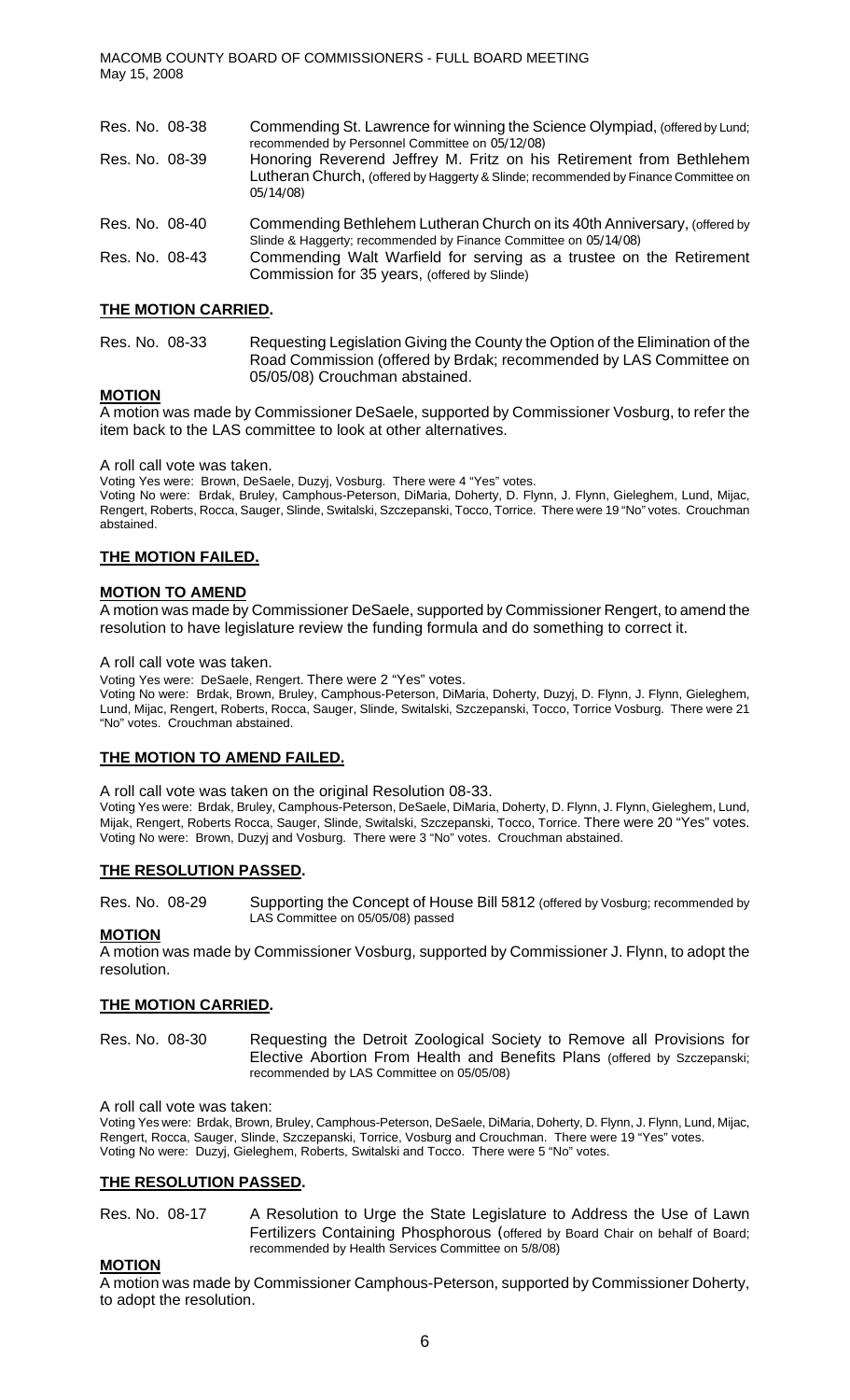# **THE MOTION CARRIED.**

Res. No. 08-41 Adopting Macomb County Zoological Authority Articles of Incorporation, (offered by Board Chair on behalf of Board; recommended by Finance Committee on 5/14/08)

#### **MOTION**

A motion was made by Commissioner Doherty, supported by Commissioner Tocco to adopt the resolution.

A roll call vote was taken:

Voting Yes were: Brdak, Bruley, Camphous-Peterson, DeSaele, DiMaria, Doherty, Duzyj, D. Flynn, J. Flynn, Gieleghem, Lund, Mijac, Roberts, Rocca, Sauger, Slinde, Switalski, Tocco, Torrice, Vosburg, Crouchman. There were 21 "Yes" votes.

Voting No were: Brown, Rengert, Szczepanski. There were 3 "No" votes.

#### **THE MOTION CARRIED.**

Res. No. 08-42 In Opposition of the Proposed Nuclear Waste Repository in Kincardine, Ontario, (offered by Board Chair on behalf of Board)

#### **THE RESOLUTION PASSED.**

Res. No. 08-44 A resolution for the creation of a Macomb County Convention and Visitors Bureau.

#### **MOTION TO REFER**

A motion was made by Commissioner Bruley, supported by Commissioner Doherty, to refer the resolution back to the LAS Committee.

#### **MOTION TO AMEND**

A motion was made by Commissioner Doherty, supported by Commissioner Tocco, to amend the motion to refer to the committee of the whole.

A roll call vote was taken.

Voting Yes were: Brdak, DiMaria, Doherty, Duzyj, D. Flynn, Gieleghem, Roberts and Tocco. There were 8 "Yes" votes.

Voting No were: Brown, Bruley, Camphous-Peterson, DeSaele, J. Flynn, Lund, Mijac, Rengert, Rocca, Sauger, Slinde, Switalski, Szczepanski, Vosburg and Crouchman. There were 15 "No" votes.

#### **THE MOTION TO AMEND FAILED.**

A roll call vote was taken on the motion to refer.

Voting Yes were: Brdak, Bruley, Camphous-Peterson, Doherty, Duzyj, D. Flynn, J. Flynn, Gieleghem, Mijac, Roberts, Sauger, Switalski, Tocco and Torrice. There were 14 "Yes" votes.

Voting No were: Brown, DeSaele, DiMaria, Lund, Rengert, Rocca, Slinde, Szczepanski, Vosburg and Crouchman. There were 10 "No" votes.

# **THE MOTION TO REFER CARRIED.**

#### **APPOINTMENTS**

## a) **County of Macomb Zoological Authority:**

*5 appointments; terms will begin immediately upon acceptance and expire on 3-31-11*

Commissioner Szczepanski asked to have the votes separated. There were **NO** objections.

A roll call vote was taken with each Commissioner voting for 5 applicants and a majority vote recorded for appointment.

| <b>NAME</b>       | <b>Matt</b><br><b>Ahearn</b> | Royce<br><b>Bowman</b> | Curt<br><b>Dumas</b> | <b>Elizabeth</b><br><b>Green</b> | Loretta<br>Lyk. |
|-------------------|------------------------------|------------------------|----------------------|----------------------------------|-----------------|
| <b>BRDAK</b>      | Yes                          | No.                    | No.                  | Yes                              | Yes             |
| <b>BROWN</b>      | Yes                          | No                     | No                   | Yes                              | Yes             |
| <b>BRULEY</b>     | Yes                          | No                     | No                   | Yes                              | Yes             |
| CAMPHOUS-PETERSON | Yes                          | Yes                    | Yes                  | Yes                              | Yes             |
| <b>DESAELE</b>    | Yes                          | <b>No</b>              | N <sub>o</sub>       | Yes                              | Yes             |
| <b>DIMARIA</b>    | Yes                          | No                     | No                   | Yes                              | Yes             |
| <b>DOHERTY</b>    | Yes                          | Yes                    | Yes                  | Yes                              | Yes             |
| <b>DROLET</b>     |                              |                        | <b>ABSENT</b>        |                                  |                 |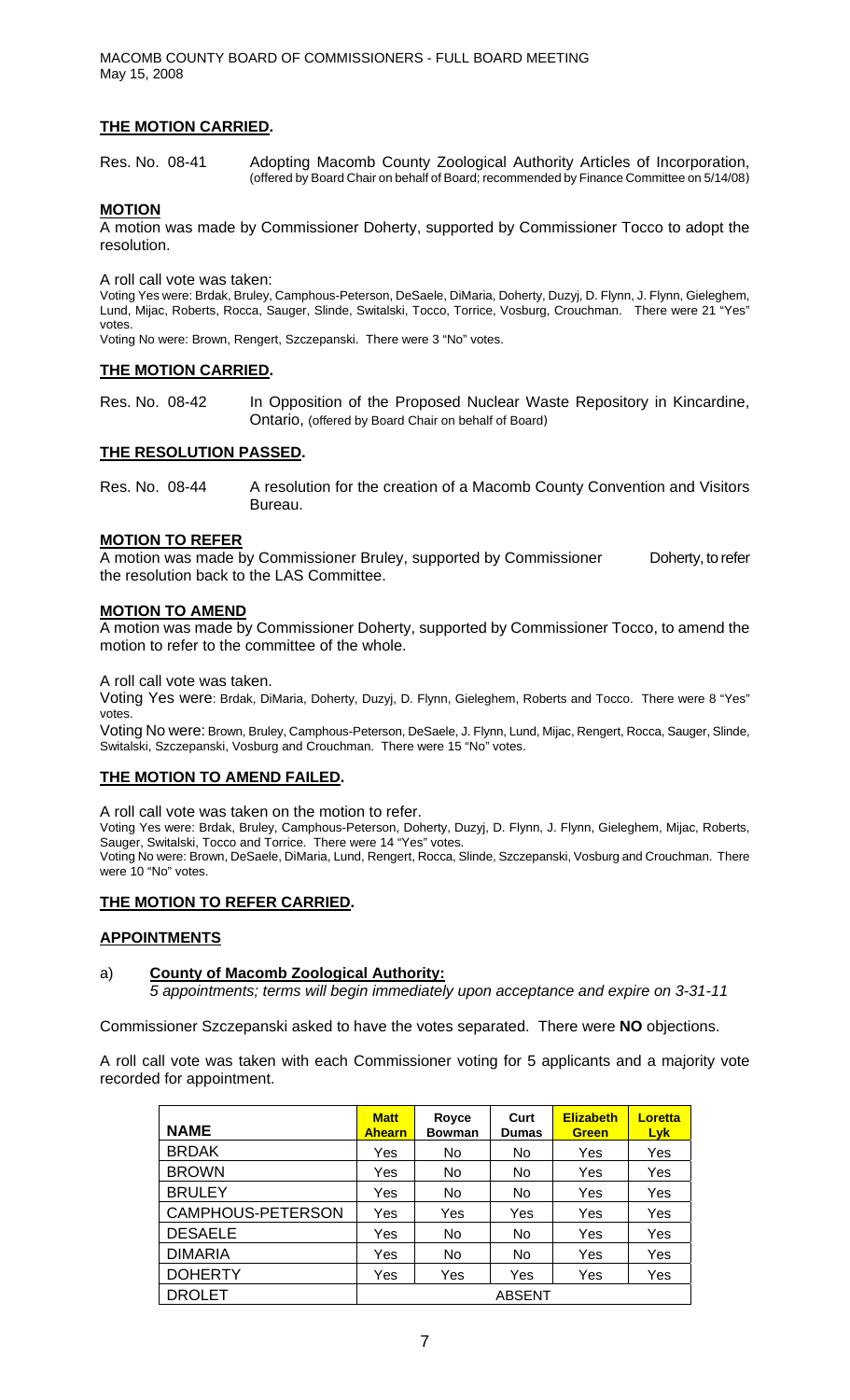MACOMB COUNTY BOARD OF COMMISSIONERS - FULL BOARD MEETING May 15, 2008

| <b>DUZYJ</b>            | Yes           | Yes | Yes | Yes | Yes |
|-------------------------|---------------|-----|-----|-----|-----|
| FLYNN, D.               | Yes           | No  | No. | Yes | Yes |
| FLYNN, J.               | Yes           | Yes | Yes | Yes | Yes |
| <b>GIELEGHEM</b>        | Yes           | No  | No  | Yes | Yes |
| <b>HAGGERTY</b>         | <b>ABSENT</b> |     |     |     |     |
| <b>LUND</b>             | Yes           | No  | No  | Yes | Yes |
| <b>MIJAC</b>            | Yes           | No. | No. | Yes | Yes |
| <b>RENGERT</b>          | Yes           | No. | Yes | Yes | Yes |
| <b>ROBERTS</b>          | Yes           | No. | Yes | Yes | Yes |
| <b>ROCCA</b>            | Yes           | Yes | Yes | Yes | Yes |
| <b>SAUGER</b>           | Yes           | Yes | Yes | Yes | Yes |
| <b>SLINDE</b>           | Yes           | Yes | Yes | Yes | Yes |
| <b>SWITALSKI</b>        | Yes           | No. | No  | Yes | Yes |
| <b>SZCZEPANSKI</b>      | Yes           | No  | No. | Yes | Yes |
| TOCCO                   | Yes           | Yes | No. | Yes | Yes |
| TORRICE                 | Yes           | No. | No  | Yes | Yes |
| VOSBURG                 | Yes           | No  | No  | Yes | Yes |
| <b>CROUCHMAN</b>        | Yes           | Yes | Yes | Yes | Yes |
| <b>TOTAL YES VOTES:</b> | 24            | 9   | 10  | 24  | 24  |

Matthew Ahearn, Elizabeth Green and Loretta Lyk were appointed with lack of majority for a fourth and fifth appointment.

#### **NEW BUSINESS**

Commissioner Torrice spoke regarding no kill donations of \$325.00.

#### **PUBLIC PARTICIPATION**

Pastor D.L. Bradley, 22645 Quinn Road, Clinton Township, President of Macomb County Ministerial Alliance Gregory Murray, 66 Robertson Street, Mount Clemens Donald Lobsinger, 26900 Taylor, St. Clair Shores Ed Bruley, 38157 Radde, Clinton Township Irene Kepler, 29230 Brittany, Roseville

#### **ROLL CALL**

|                         |                 |                | <b>NOT</b>     |
|-------------------------|-----------------|----------------|----------------|
| <b>NAME</b>             | <b>DISTRICT</b> | <b>PRESENT</b> | <b>PRESENT</b> |
| Andrey Duzyj            |                 | X              |                |
| <b>Marvin Sauger</b>    | 2               | X              |                |
| Phillip A. DiMaria      | 3               | Χ              |                |
| Jon Switalski           | 4               | X              |                |
| Susan L. Doherty        | 5               | X              |                |
| Joan Flynn              | 6               | X              |                |
| Sue Rocca               | $\overline{7}$  | X              |                |
| David J. Flynn          | 8               | X              |                |
| <b>Robert Mijac</b>     | 9               | X              |                |
| <b>Philis DeSaele</b>   | 10              | X              |                |
| Ed Szczepanski          | 11              | X              |                |
| Peter J. Lund           | 12              | X              |                |
| Don Brown               | 13              | X              |                |
| <b>Brian Brdak</b>      | 14              | X              |                |
| Keith Rengert           | 15              | X              |                |
| <b>Carey Torrice</b>    | 16              | Χ              |                |
| Ed Bruley               | 17              | X              |                |
| Dana Camphous-Peterson  | 18              | X              |                |
| Paul Gieleghem          | 19              | X              |                |
| Kathleen E. Tocco       | 20              | X              |                |
| Leonard Haggerty        | 21              |                | X              |
| <b>Elizabeth Slinde</b> | 22              | Χ              |                |
| William A. Crouchman    | 23              | X              |                |
| <b>Sarah Roberts</b>    | 24              | Χ              |                |
| Kathy Vosburg           | 25              | X              |                |
| Leon Drolet             | 26              |                | X              |

Commissioners Haggerty and Drolet were absent and excused.